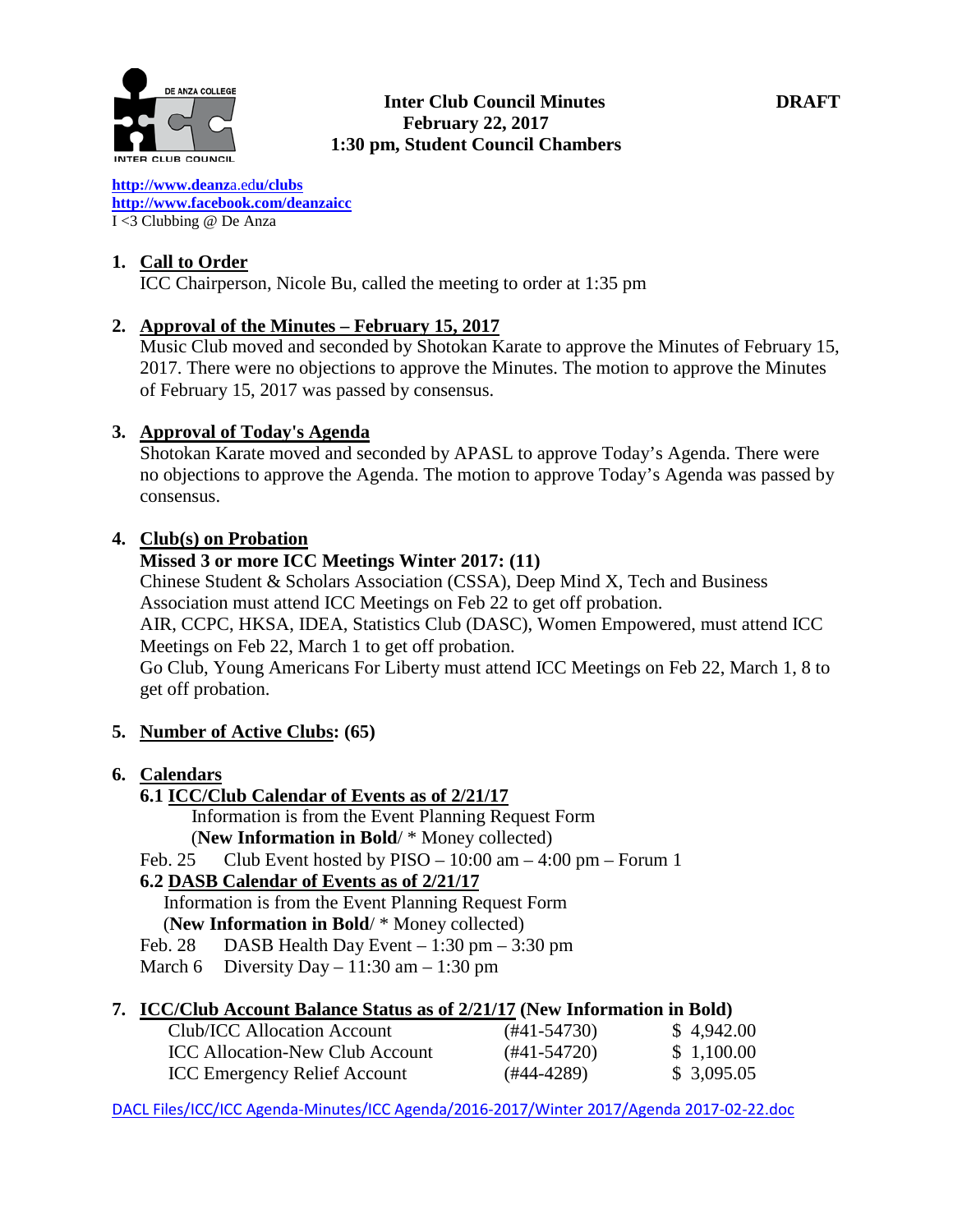| <b>ICC Events Award Account</b> | $(#41-54600)$ | \$8,850.00  |
|---------------------------------|---------------|-------------|
| <b>ICC</b> Inactive Hold        | $(#44-4300)$  | \$16,409.63 |
| <b>ICC Scholarship Account</b>  | $(#44-4310)$  | \$9,246.35  |
| ICC                             | $(#44-4320)$  | \$2,461.63  |

# **8. Business**

# **8.1 ICC Officers 2017-2018 Elections**

ICC Elections were held for all the ICC Officers. Each candidate was given 3 questions with 1 minute to answer each question followed by 1 minute summary speech. Questions were taken from the clubs and the ICC Officers of the same position. A total of 47 clubs and 2 ICC Officers were present and eligible to vote setting the majority vote at 26.

Voting result for ICC Chairperson Kwan Yi "Roxane" Leung (20 Votes) Shu Ming "Ming" Liu (29 Votes) Congratulations to Ming for being elected as the new ICC Chairperson for Winter 2017-Winter 2018.

Voting result for ICC Chair of Finance Kerry Laray Harris Jr. (15 Votes) Yi Hsuan "Karen" Lee (9 Votes) Drishti Narang (23 Votes) Jia Hui "Kimberly" Seow (2 Votes)

Voting was held again between Kerry Laray Harris Jr. and Drishti Narang since none of candidates got majority votes. Kerry Laray Harris Jr. (22 Votes) Drishti Narang (23 Votes) Congratulations to Drishti for being elected as the new ICC Chair of Finance for Winter 2017-Winter 2018.

Voting result for ICC Chair of Programs Putra Wibisono (34 YES Votes, 10 NO Votes) Congratulations to Putra Wibisono for being elected as the new ICC Chair of Programs for Winter 2017-Winter 2018.

Voting result for ICC Chair of Marketing Mevani Gotama (33 Yes, 10 No) Congratulations to Mevani for being elected as the new ICC Chair of Marketing for Winter 2017-Winter 2018.

## **9. Reports**

# **ICC Advisor: La Donna Yumori-Kaku**

1. Last ICC Agenda Meeting for Winter: Monday March 6 for Wednesday March 8, ICC Meeting. Please have your Club Budget Request form signed by 2 club officers and advisor in order for the budget request to be reviewed. Please request Club Banner funds so you will be ready for Spring Club Day.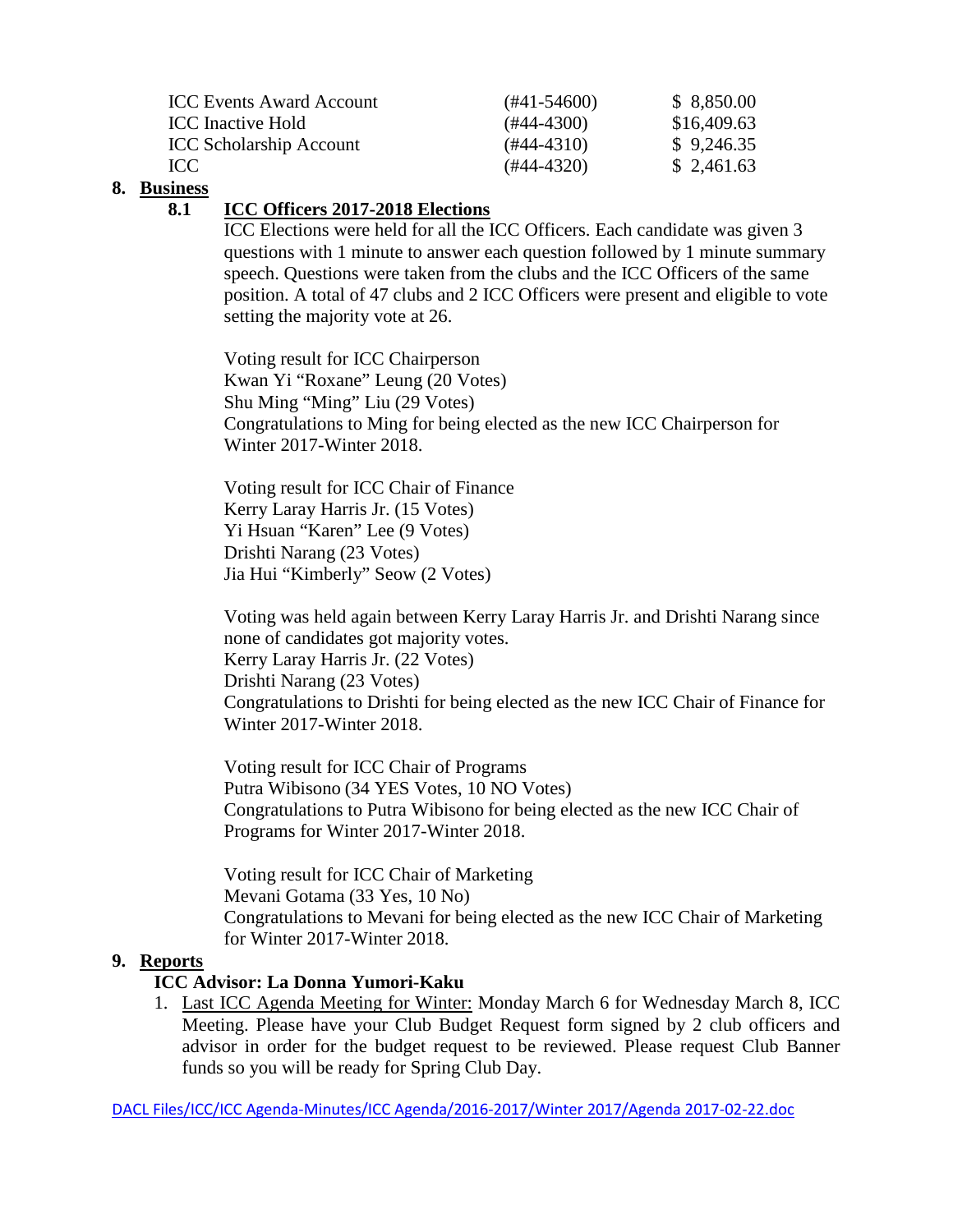- 2. First ICC Agenda Meeting for Spring: Monday, April 17 for consideration for the first Spring ICC meeting on Wednesday, April 13. Please plan in advance for your budget request.
- 3. Club Fundraising Event: Please see me before so we can discuss a fundraising event for your club.
- 4. De Anza Visual Performing Arts Center (VPAC) and Conference Room A/B: Please see me about having a event in these rooms. Clubs need to plan early. Clubs may request ICC funds to help with expenses. There is no room rental but there are technical staff, equipment usage, clean up charges in the VPAC. There are clean up charges for Conf. Rm A/B. There will be Security charges if the club charges admission or donation to the event or if event is on a holiday. Club Advisor MUST be present of Club Events in the VPAC or Conference Rm A/B.
- 5. Club Advisor(s) must be present at Club Events that use the club name or club funds ON or OFF campus.
- 6. De Anza Club Accounts are online: The web link for club reports is listed below. A great big thank you goes out to Dennis for making this available. It is only updated once a week. [http://www.deanza.edu/studentaccounts/reports\\_club.html](http://www.deanza.edu/studentaccounts/reports_club.html)

|                                                   | <b>Present</b>            | <b>Absent</b> | <b>Probation</b> | <b>Probation</b> |
|---------------------------------------------------|---------------------------|---------------|------------------|------------------|
|                                                   |                           |               | <b>Present</b>   | <b>Absent</b>    |
| <b>4 Elements Hip Hop Club</b>                    | X                         |               |                  |                  |
| <b>Accounting &amp; Finance Club</b>              |                           | X             |                  |                  |
| <b>Anime Club</b>                                 | $\mathsf{x}$              |               |                  |                  |
| <b>Artificial Intelligence for Robotics (AIR)</b> |                           |               |                  | X                |
| <b>Artists for Enviroment</b>                     | $\boldsymbol{\mathsf{x}}$ |               |                  |                  |
| <b>APASL</b>                                      | X                         |               |                  |                  |
| <b>Auto Technology</b>                            | $\overline{\mathbf{x}}$   |               |                  |                  |
| <b>Badminton Club</b>                             | X                         |               |                  |                  |
| <b>Biology Club</b>                               | $\boldsymbol{\mathsf{x}}$ |               |                  |                  |
| <b>Cheer and Dance Team</b>                       | $\overline{\mathsf{x}}$   |               |                  |                  |
| <b>Chemistry Club</b>                             | X                         |               |                  |                  |
| <b>Chinese Student &amp; Scholars Association</b> |                           |               | X                |                  |
| (CSSA)                                            |                           |               |                  |                  |
| <b>Circle K</b>                                   | $\mathbf{x}$              |               |                  |                  |
| <b>Cross Cultural Partners Club (CCPC)</b>        |                           |               |                  | X                |
| <b>Clean Energy Club</b>                          | $\boldsymbol{\mathsf{x}}$ |               |                  |                  |
| <b>Competitive Gamers Club</b>                    | $\overline{\mathbf{x}}$   |               |                  |                  |
| <b>DECA</b>                                       | X                         |               |                  |                  |
| Deep Mind X                                       |                           |               | X                |                  |
| <b>Desi Student Association (DSA)</b>             | X                         |               |                  |                  |
| <b>Developers' Guild</b>                          | X                         |               |                  |                  |
| <b>Engineering Technology Club (ETC)</b>          |                           | X             |                  |                  |
| eSports                                           | X                         |               |                  |                  |
| <b>Ethical International Career Planning</b>      | $\boldsymbol{\mathsf{X}}$ |               |                  |                  |
| <b>Explorers' Nest</b>                            | $\boldsymbol{\mathsf{x}}$ |               |                  |                  |
| <b>Fellowship of Overseas Students (FOS)</b>      | X                         |               |                  |                  |
| <b>Filmmakers Union</b>                           |                           | X             |                  |                  |

## **10. Roll Call**